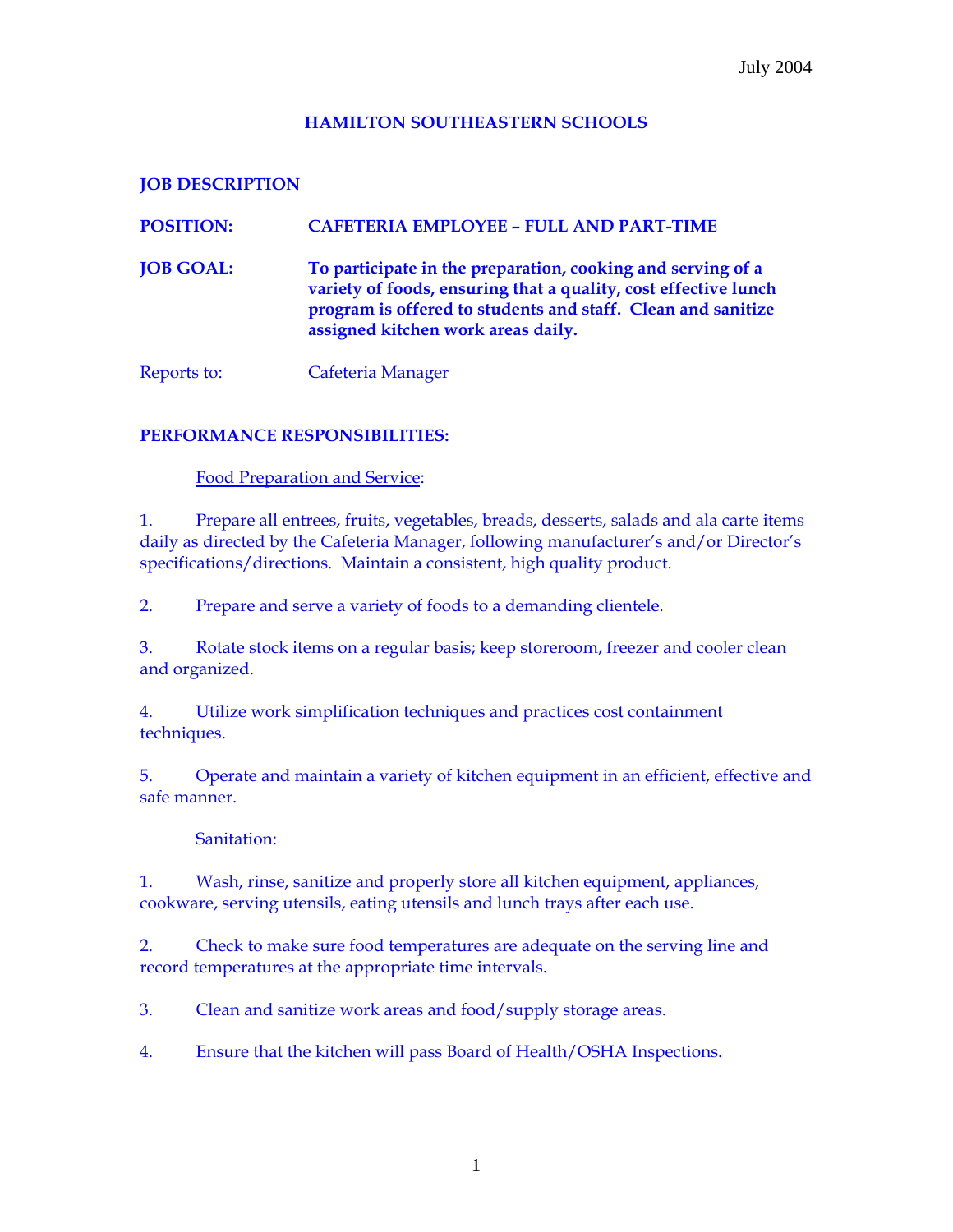## Teamwork:

Promote a friendly, inviting atmosphere for all customers and visitors.

## **PERSONAL AND PROFESSIONAL RESPONSIBILITIES:**

1. Nurture a positive relationship with super-ordinates, subordinates and peers.

2. Demonstrate respect for super-ordinates, subordinates and peers.

3. Support corporation decisions and direction relative to matters of policy and administrative directives. Work as a team player.

4. Demonstrate ability to deal with sensitive issues in a tactful and professional manner.

5. Address concerns and offer suggestions in an appropriate and confidential manner.

**Other Skills and Abilities:** Ability to work in a professional, friendly manner with coworkers and students. Ability to establish and maintain effective, positive working relationships with students, staff and community. Ability to perform duties with awareness of all district and departmental requirements and policies. Ability to perform job effectively and communicate in a noisy work environment.

**Physical Demands:** The employee is frequently required to walk and continuously required to stand for periods of time while performing the duties of this job. The employee will frequently bend or twist at the neck and trunk while performing the duties of this job. The employee is occasionally required to reach with hands and arms and repeat the same hand/arm/finger motion many times as in operating a cash register.

The employee must occasionally lift and/or move up to 50 pounds at a time. Specific vision abilities required by this job include close vision and depth perception and peripheral vision and color vision.

**Work Environment:** While performing the duties of this job the employee occasionally will walk on slippery surfaces. The noise level in the work environment is frequently loud. The employee has a greater than average risk of getting a minor injury such as a cut or burn while performing the duties of this job.